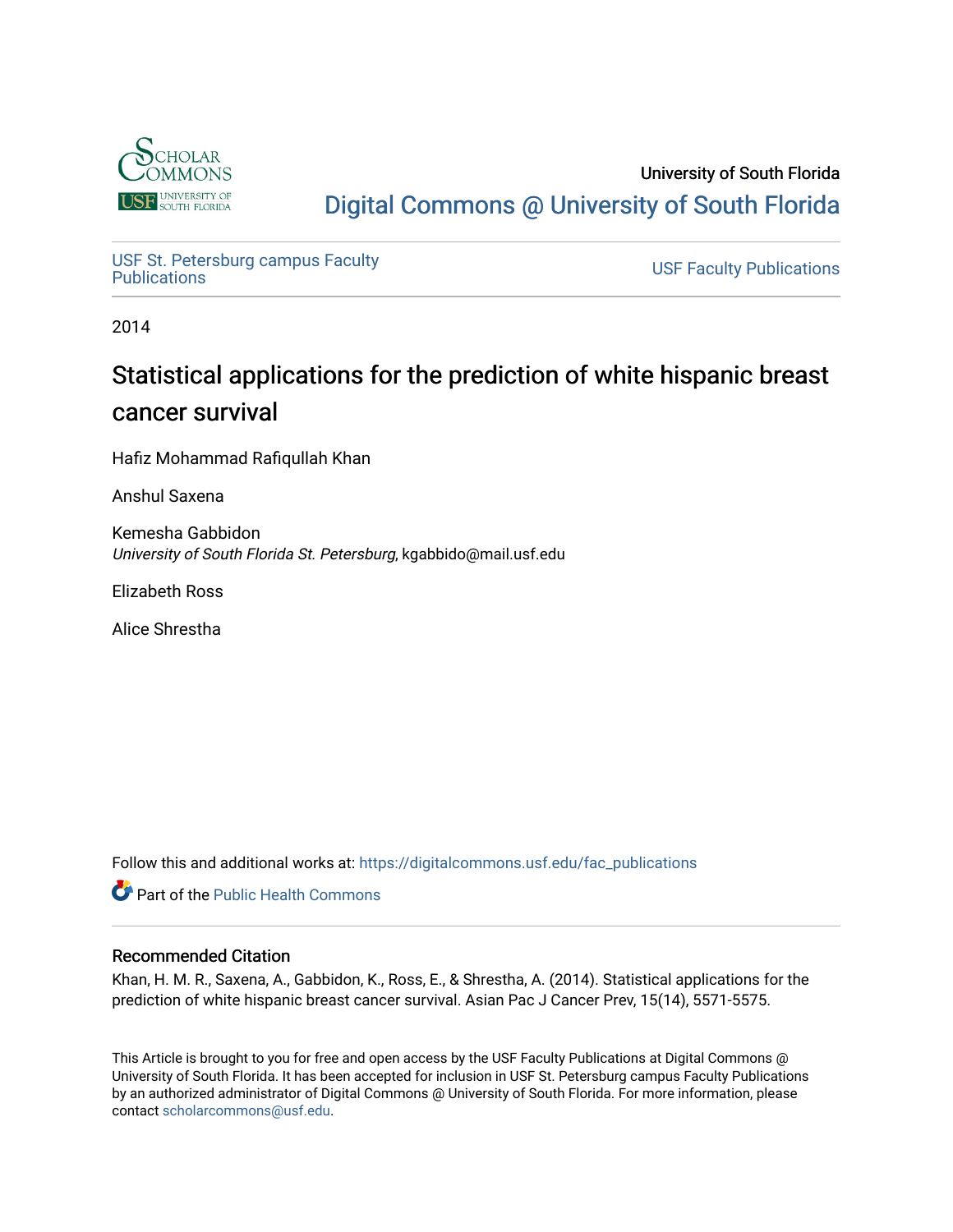See discussions, stats, and author profiles for this publication at: [https://www.researchgate.net/publication/264432902](https://www.researchgate.net/publication/264432902_Statistical_Applications_for_the_Prediction_of_White_Hispanic_Breast_Cancer_Survival?enrichId=rgreq-29d30003213e3cae5c24b94e730859ac-XXX&enrichSource=Y292ZXJQYWdlOzI2NDQzMjkwMjtBUzo2MDk2OTAwODE4MjQ3NjhAMTUyMjM3Mjg1MTY0OA%3D%3D&el=1_x_2&_esc=publicationCoverPdf)

# [Statistical Applications for the Prediction of White Hispanic Breast Cancer](https://www.researchgate.net/publication/264432902_Statistical_Applications_for_the_Prediction_of_White_Hispanic_Breast_Cancer_Survival?enrichId=rgreq-29d30003213e3cae5c24b94e730859ac-XXX&enrichSource=Y292ZXJQYWdlOzI2NDQzMjkwMjtBUzo2MDk2OTAwODE4MjQ3NjhAMTUyMjM3Mjg1MTY0OA%3D%3D&el=1_x_3&_esc=publicationCoverPdf) Survival

**Article** in Asian Pacific journal of cancer prevention: APJCP · July 2014

DOI: 10.7314/APJCP.2014.15.14.5571 · Source: PubMed

| <b>CITATIONS</b><br>5 |                                                                                                      | READS<br>22 |                                                                                                                        |
|-----------------------|------------------------------------------------------------------------------------------------------|-------------|------------------------------------------------------------------------------------------------------------------------|
|                       | 5 authors, including:                                                                                |             |                                                                                                                        |
|                       | <b>Anshul Saxena</b><br>Baptist Health South Florida<br>76 PUBLICATIONS 156 CITATIONS<br>SEE PROFILE |             | Kemesha Samantha Gabbidon<br>University of South Florida St. Petersburg<br>22 PUBLICATIONS 40 CITATIONS<br>SEE PROFILE |
|                       | Alice Shrestha<br>University of Pennsylvania<br>2 PUBLICATIONS 10 CITATIONS<br>SEE PROFILE           |             |                                                                                                                        |

**Some of the authors of this publication are also working on these related projects:**

**Project** Parents as Early Interventionists [View project](https://www.researchgate.net/project/Parents-as-Early-Interventionists?enrichId=rgreq-29d30003213e3cae5c24b94e730859ac-XXX&enrichSource=Y292ZXJQYWdlOzI2NDQzMjkwMjtBUzo2MDk2OTAwODE4MjQ3NjhAMTUyMjM3Mjg1MTY0OA%3D%3D&el=1_x_9&_esc=publicationCoverPdf) Parent Child Sex Conversations in Haitian and Jamaican Families [View project](https://www.researchgate.net/project/Parent-Child-Sex-Conversations-in-Haitian-and-Jamaican-Families?enrichId=rgreq-29d30003213e3cae5c24b94e730859ac-XXX&enrichSource=Y292ZXJQYWdlOzI2NDQzMjkwMjtBUzo2MDk2OTAwODE4MjQ3NjhAMTUyMjM3Mjg1MTY0OA%3D%3D&el=1_x_9&_esc=publicationCoverPdf) **Project** 

All content following this page was uploaded by [Kemesha Samantha Gabbidon](https://www.researchgate.net/profile/Kemesha_Gabbidon?enrichId=rgreq-29d30003213e3cae5c24b94e730859ac-XXX&enrichSource=Y292ZXJQYWdlOzI2NDQzMjkwMjtBUzo2MDk2OTAwODE4MjQ3NjhAMTUyMjM3Mjg1MTY0OA%3D%3D&el=1_x_10&_esc=publicationCoverPdf) on 30 March 2018.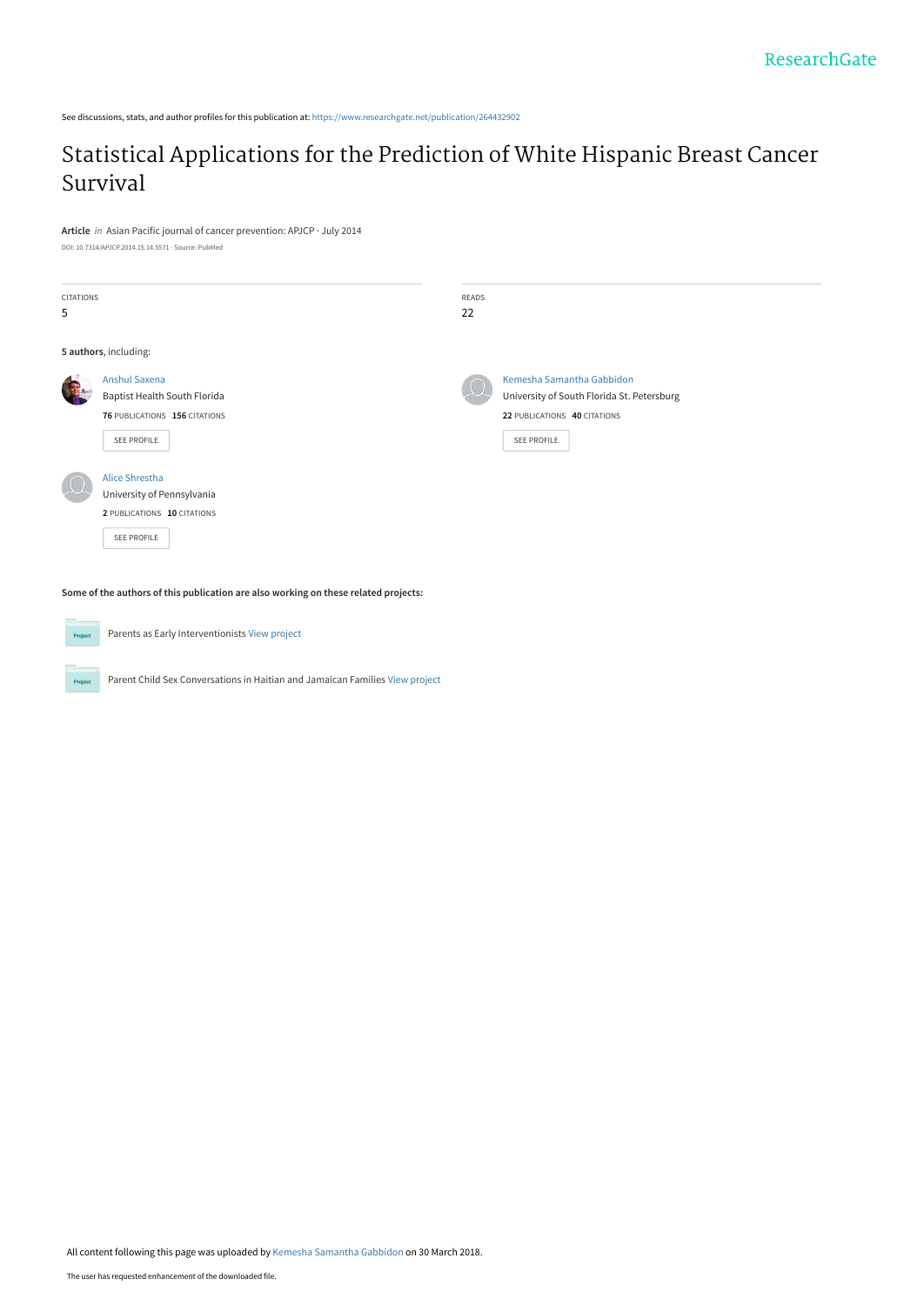# RESEARCH ARTICLE

# **Statistical Applications for the Prediction of White Hispanic Breast Cancer Survival**

Hafiz Mohammad Rafiqullah Khan<sup>1\*</sup>, Anshul Saxena<sup>2</sup>, Kemesha Gabbidon<sup>2</sup>, **Elizabeth Ross<sup>3</sup> , Alice Shrestha1**

## **Abstract**

**Background: The ability to predict the survival time of breast cancer patients is important because of the potential high morbidity and mortality associated with the disease. To develop a predictive inference for determining the survival of breast cancer patients, we applied a novel Bayesian method. In this paper, we propose the development of a databased statistical probability model and application of the Bayesian method to predict future survival times for White Hispanic female breast cancer patients, diagnosed in the US during 1973-2009. Materials and Methods: A stratified random sample of White Hispanic female patient survival data was selected from the Surveillance Epidemiology and End Results (SEER) database to derive statistical probability models. Four were considered to identify the best-fit model. We used three standard model-building criteria, which included Akaike Information Criteria (AIC), Bayesian Information Criteria (BIC), and Deviance Information Criteria (DIC) to measure the goodness of fit. Furthermore, the Bayesian method was used to derive future survival inferences for survival times. Results: The highest number of White Hispanic female breast cancer patients in this sample was from New Mexico and the lowest from Hawaii. The mean (SD) age at diagnosis (years) was 58.2 (14.2). The mean (SD) of survival time (months) for White Hispanic females was 72.7 (32.2). We found that the exponentiated Weibull model best fit the survival times compared to other widely known statistical probability models. The predictive inference for future survival times is presented using the Bayesian method. Conclusions: The findings are significant for treatment planning and health-care cost allocation. They should also contribute to further research on breast cancer survival issues.**

**Keywords:** Breast cancer survival data - Bayesian inference - statistical models - survival inference

*Asian Pac J Cancer Prev,* **15 (14)**, 5571-5575

#### **Introduction**

Despite recent advances in the diagnosis and treatment of breast cancer, 458,400 lives were lost in 2008 to the illness globally (ACS, 2011; Bray et al., 2013). In the same year, approximately 1.4 million cases of breast cancer occurred worldwide (ACS, 2011). Furthermore, 50% of all breast cancer cases and 60% of all breast cancer associated deaths occurred in developing nations (ACS, 2011; Jemal et al., 2011). As of 2011, one in three women in the United States (U.S.) afflicted by cancer, specifically suffered from breast cancer (CDC, 2013). In addition, it was the second leading cause of cancer among women in the U.S., having an incidence rate of 123.1 cases per 100,000 (DeSantis et al., 2011a; NCI, 2012; CDC, 2013). The American Institute for Cancer Research (AICR) has predicted that about 226,000 cases of breast cancer will be diagnosed in the U.S. and approximately 18% of those cases will result in death (AICR, 2012). According to the American Cancer Society, there is a 16% prevalence of all types of breast cancer (ACS, 2013).

Breast cancer develops from the uncontrolled growth of altered breast tissue cells, developing into a tumor that is recognized as a lump or mass (NCI, 2012). Most breast cancers are carcinoma in situ (CIS) as they are confined only to the duct (Ductal Carcinoma in Situ, DCIS) or lobule (Lobular Carcinoma in Situ, LCIS). Major risk factors of breast cancer are smoking, excessive alcohol drinking, obesity, and a family history of breast cancer (Sexton et al., 2011; Zhao et al., 2013). Based on current breast cancer rates and screening capacity, the American Cancer Society recommends that asymptomatic women between the ages of 20 and 39 receive a clinical breast examination every three years, and women over age 40 are to receive an annual clinical breast examination and mammogram (Smith et al., 2010; DeSantis et al., 2011b).

Breast cancer has great variability among ethnic and racial groups accounting for differences in clinical manifestation, incidence, and disease prognosis (Sexton et al., 2011; NCI, 2012). Furthermore, health disparities are

*1 Department of Biostatistics, 2 Department of Health Promotion & Disease Prevention, Robert Stempel College of Public Health & Social Work, Florida International University, Miami, 3 Behavioral Science Research Corporation, Coral Gables, Florida, USA \*For correspondence: hmkhan@fiu.edu*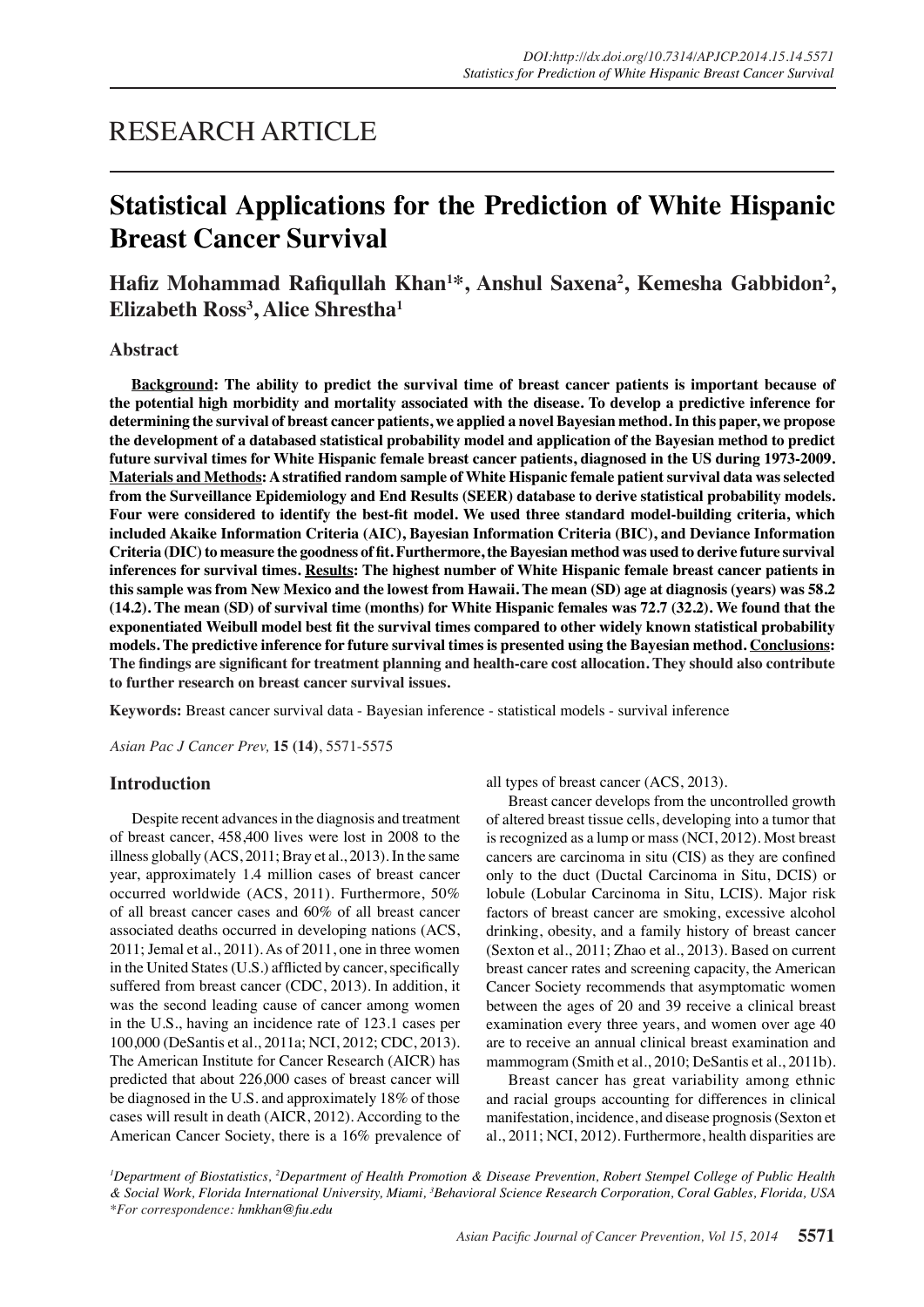#### *Hafiz Mohammad Rafiqullah Khan et al*

clearly identified by differences in socio-economic status, level of awareness, number of mammograms, and lack of access to health care. These factors are believed to affect one's likelihood of breast cancer diagnoses. Between the years 2004 and 2008, breast cancer incidence rates remained relatively stable among all racial and ethnic groups, and breast cancer death rates have decreased since the early 1990s among all ethnic groups except the American Indians and Alaska Natives (NCI, 2012). In the U.S., White women have the highest incidence rate of breast cancer at 124 cases per 100,000 (CDC, 2013). Breast cancer incidence is highest among White non-Hispanic women at 125.4 cases per 100,000, followed by African American at 116.1 cases per 100,000, Asian American and Pacific Islanders at 84.9 cases per 100,000, American Indian and Alaska Natives at 89.2 cases per 100,000, and Hispanics at 91.0 cases per 100,000 (DeSantis et al., 2011a; NCI, 2012). Though rates of breast cancer have declined overall, White non-Hispanic breast cancer rates increased for women ages 60 to 69 by 4.8% in 2007 (DeSantis et al., 2011b).

The American Cancer Society reports that disparities are evident among breast cancer death rates by state, socioeconomic status, race, and ethnicity (NCI, 2012). Based on the potential combined negative effects of these determinants it is important to understand their role in the breast cancer epidemic among American women. Currently the most predictive factor for breast cancer is age, as 78% of new cases and 87% of breast cancer deaths occurred in women over the age of 50 (DeSantis et al., 2011b). It however remains important to account for the disparities associated with race and ethnicity.

Despite the significant increase of Hispanics in the U.S., there is little known about the unique variations of breast cancers among this population. Breast cancer death rates among Hispanics are highest compared to all ethnicities (CDC, 2013). Furthermore, Hispanic women have less access to care and are typically unaware of their risk for developing breast cancer compared to women of other ethnic groups (NCI, 2012). In previous studies, Mexican-American women were considered a low risk group for developing breast cancer, however new data indicate higher incidence rates of breast cancer among this group. In addition, the Arizona Cancer Center collaborated with three Mexican universities on the Ella Binational Breast Cancer Study to collect information on breast cancer differences between Mexican native and Mexican-American women (NCI, 2012). Preliminary findings indicated that Mexican women who live in the U.S. have lifestyle and reproductive factors that increase their likelihood of developing breast cancer. These reproductive and lifestyle differences for Mexican-American women include the increased likelihood of beginning menstruation before age 12, alcohol consumption, obesity, and the use of hormone replacement therapy (NCI, 2012). Interestingly, this finding has been consistent with all other U.S. born Hispanic women. Comparatively, women born in Mexico have more children, breastfeed for a longer period, are more physically active, and consume more fiber, decreasing their risk of developing breast cancer (NCI, 2012).

There are many government agencies, hospitals, and other institutions that are collecting cancer survival data and storing them in computers for their future records. Statistical analyses can be applied to these existing data to make inferences. Statistical probability models are playing key roles in data analysis. Numerous statistical probability models are generated from data depending upon the discrete and continuous patterns.

Several statistical probability models have been applied to the health sciences field enabling researchers to better understand and make decisions using data. Healthcare researchers have applied these methods to various subjects, utilizing enormous amount of data brought about by the modern advancements in the biological sciences field. Although a large number of statistical models are used in data analysis, we have chosen to use the exponentiated exponential (EEM), exponentiated Weibull (EWM), beta generalized exponential (BGEM), and beta inverse Weibull model (BIWM) because of setting specific value of the parameters, several right skewed statistical probability models can easily be obtained.

The exponentiated exponential model (EEM) has been used in modeling data from biomedical sciences. The EEM has two parameters: scale and shape, where  $\alpha > 0$ and  $\lambda > 0$  are the shape and scale parameters, respectively (Khan et al., 2014a).

The exponentiated Weibull model (EWM) was applied to the examination of the breaking strength of materials. The probability model for the EWM is defined by three parameters, where  $\alpha > 0$  and  $\beta > 0$  are the shape parameters, and  $\lambda > 0$  is the scale parameter (Khan et al., 2014a, 2014b).

The probability model of the beta generalized exponential model (BGEM) is defined by four parameters, where  $\alpha > 0$  and  $\lambda > 0$  are the shape and scale parameters, respectively. Introducing skewness and varying tail weight are functions of the two additional parameters,  $a > 0$  and  $b > 0$  (Barreto-Souza et al., 2010).

The probability model of the beta inverse Weibull model (BIWM) is defined by three parameters, where β is the shape parameter, and two additional parameters, a  $> 0$  and  $b > 0$  whose role is to introduce skewness and to vary tail weight (Khan et al., 2014c).

In order to explore the posterior probability for the parameters we used the Bayesian method. In this method, the likelihood is viewed as a function of parameter conditioned on a fixed observed data set. Prior data is investigated as a probability distribution and contains the parameter value (s) information. Multiplying the likelihood and 'prior' yields the joint distribution of the parameters that combine all the information about the parameters.

As a novel approach, the Bayesian method has much applicability in biomedical sciences. For more information about the Bayesian method and predictive inference have been discussed by a number of authors, Khan, 2012a-b; Khan, 2013a-b, among others.

The specific goals of the study are: *i)* to study some demographic and socio-economic variables of the selected sample; *ii)* to review the right skewed models EE, BGE, EW, and BIW; *iii)* to give a justification that the given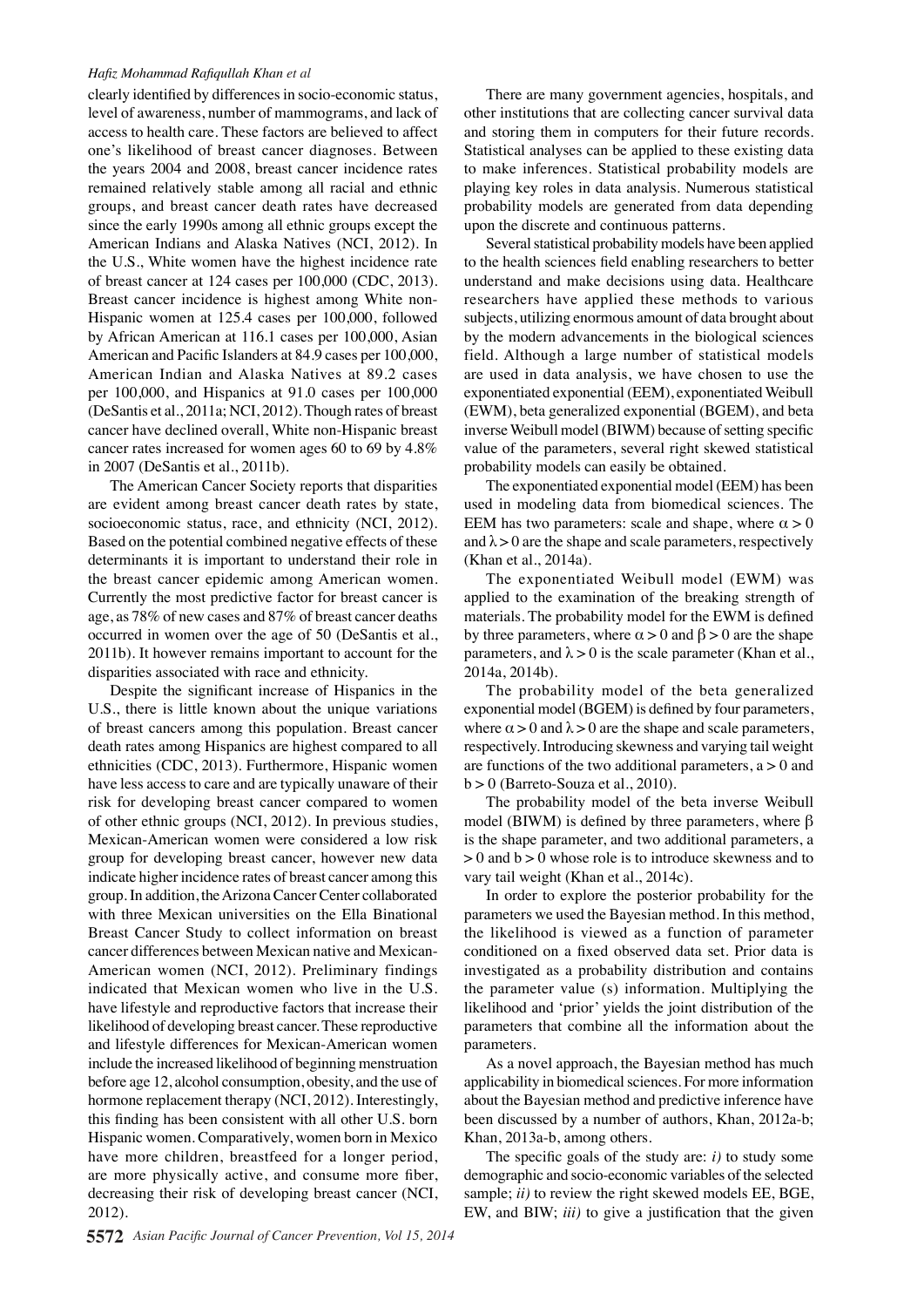sample data follows a specific model by using model selection criterions for goodness of fit tests; *iv)* to obtain predictive inference for future survival time given the selected model.

This paper is organized as follows. Section 2 contains a detailed discussion of a real breast cancer survival data example and statistical methods. The measures of goodness of fit tests for the survival times of the race/ ethnicities are presented in Section 3. Section 4 addresses the survival inference given the survival data points from the selected EWM. In Section 5, we discuss the results. Finally, Section 6 provides a discussion of overall findings.

# **Materials and Methods**

The 657,712 breast cancer patients in the data were extracted from the Surveillance, Epidemiology and End Results website (SEER, 2012). We then applied stratified random sampling scheme to draw the sample from nine randomly selected states in order to represent White Hispanic Breast cancer cases. The SEER data consisted of 4,269 males and 653,443 females, males were excluded from the study because of the low probability of developing breast cancer. Furthermore, there were 22,639 White Hispanic and 531,562 White non-Hispanic women. We used a simple random sampling technique (SRS) method to select a sample of size 2,000 White Hispanic females from a total of 22,639 White Hispanic female cancer patients.

SPSS software (IBM, 2010) was used to generate descriptive statistics. Mathematica version 8.0 (Wolfram, 2012), computational software package was used to obtain predictive inference for future survival time. Finally, WinBugs an advanced software was used to verify the goodness of fit tests (Lunn et al., 2012).

## *Fitting of a Data-based Statistical Model*

Akaike Information Criterion (AIC), Deviance Information Criterion (DIC), and Bayesian Information Criterion (BIC) are among the most popular advanced statistical methods used for measuring the goodness of fit of models. Goodness of fit tests is used to identify how well a statistical model fits the data. Of the three, the DIC is strongly preferred and is a Bayesian measure of fit that compares different models. DIC can have both negative

### **Table 1. Frequency Distribution of Selected White Hispanic Breast Cancer Patients**

|               | White Hispanic |            |  |
|---------------|----------------|------------|--|
| <b>States</b> | Count          | Percentage |  |
| Georgia       | 88             | 4.4        |  |
| Hawaii        | 26             | 1.3        |  |
| Iowa          | 29             | 1.4        |  |
| Michigan      | 75             | 3.8        |  |
| New Mexico    | 714            | 35.7       |  |
| Utah          | 114            | 5.7        |  |
| Washington    | 87             | 4.4        |  |
| California    | 604            | 30.1       |  |
| Connecticut   | 263            | 13.2       |  |
| Total         | 2,000          | 100        |  |

and positive values. However, a model with a lower DIC value is considered better than others. As in the case of AIC, given any two estimated models, the model with lower value of BIC is preferred. To obtain AIC, BIC, and DIC values, one would consider the log-likelihood functions for the models. Four types of advanced models are used in breast cancer survival data as presented in the following Table 3.

Table 3 presents of AIC, BIC, and DIC values for the four models under study namely EEM, EWM, BGEM, and BIWM. In this table, the goodness of fit of survival times for White Hispanic female patients is tested. The fit of the model is determined by the values of criterion under study with the lowest values suggesting a better fit. According to the table above, the estimated values of both AIC and DIC are the lowest (19425.700 and 19423.700 respectively). In addition, in the estimated value of BIC, the value 19442.001 is very close to the lowest value of 19441.602. Since EW generates the smallest estimated values of all AIC, BIC, and DIC as compared to other models, it has the best fit for the survival times.

#### *Survival inference*

We used the Bayesian method to develop a predictive survival model for the survival times of the study sample, which is discussed in this section. As mentioned in section 3 the breast cancer survival data best fits the EW

| Table 2. Statistics Results of Age at Diagnosis, Survival |
|-----------------------------------------------------------|
| Time, and Marital Status at Diagnosis of Female White     |
| <b>Hispanic Breast Cancer Patients</b>                    |

| Characteristics             | Categories | White Hispanic |
|-----------------------------|------------|----------------|
| Age at diagnosis (years)    | Mean       | 58.17          |
|                             | <b>SD</b>  | 14.18          |
|                             | Median     | 57             |
|                             | Range      | 17-100         |
|                             | Quartile1  | 47             |
|                             | Ouartile2  | 57             |
|                             | Quartile3  | 69             |
|                             | Variance   | 201.03         |
| Survival time (months)      | Mean       | 72.7           |
|                             | <b>SD</b>  | 32.17          |
|                             | Median     | 74             |
|                             | Range      | $31 - 142$     |
|                             | Quartile1  | 49             |
|                             | Quartile2  | 74             |
|                             | Quartile3  | 104            |
|                             | Variance   | 1035.2         |
| Marital status at diagnosis | Single     | 269            |
|                             | Married    | 1054           |
|                             | Separated  | 35             |
|                             | Divorced   | 230            |
|                             | Widowed    | 297            |
|                             | Unknown    | 115            |
|                             |            |                |

| Table 3. Selection of the Best Model for White Hispanic |
|---------------------------------------------------------|
| Females on the Basis of AIC, BIC, and DIC Criterions    |

| Model criterions             | AIC.    | <b>BIC</b> | DIC.      |
|------------------------------|---------|------------|-----------|
| Exponentiated exponential    | 19430.4 | 19441.602  | 19430.426 |
| <b>Exponentiated Weibull</b> | 19425.7 | 19442.001  | 19423.7   |
| Beta generalized exponential | 19433.3 | 19455.703  | 19429.3   |
| Beta inverse Weibull         | 19444.4 | 19465.7    | 19442.3   |

*Asian Pacific Journal of Cancer Prevention, Vol 15, 2014* **5573**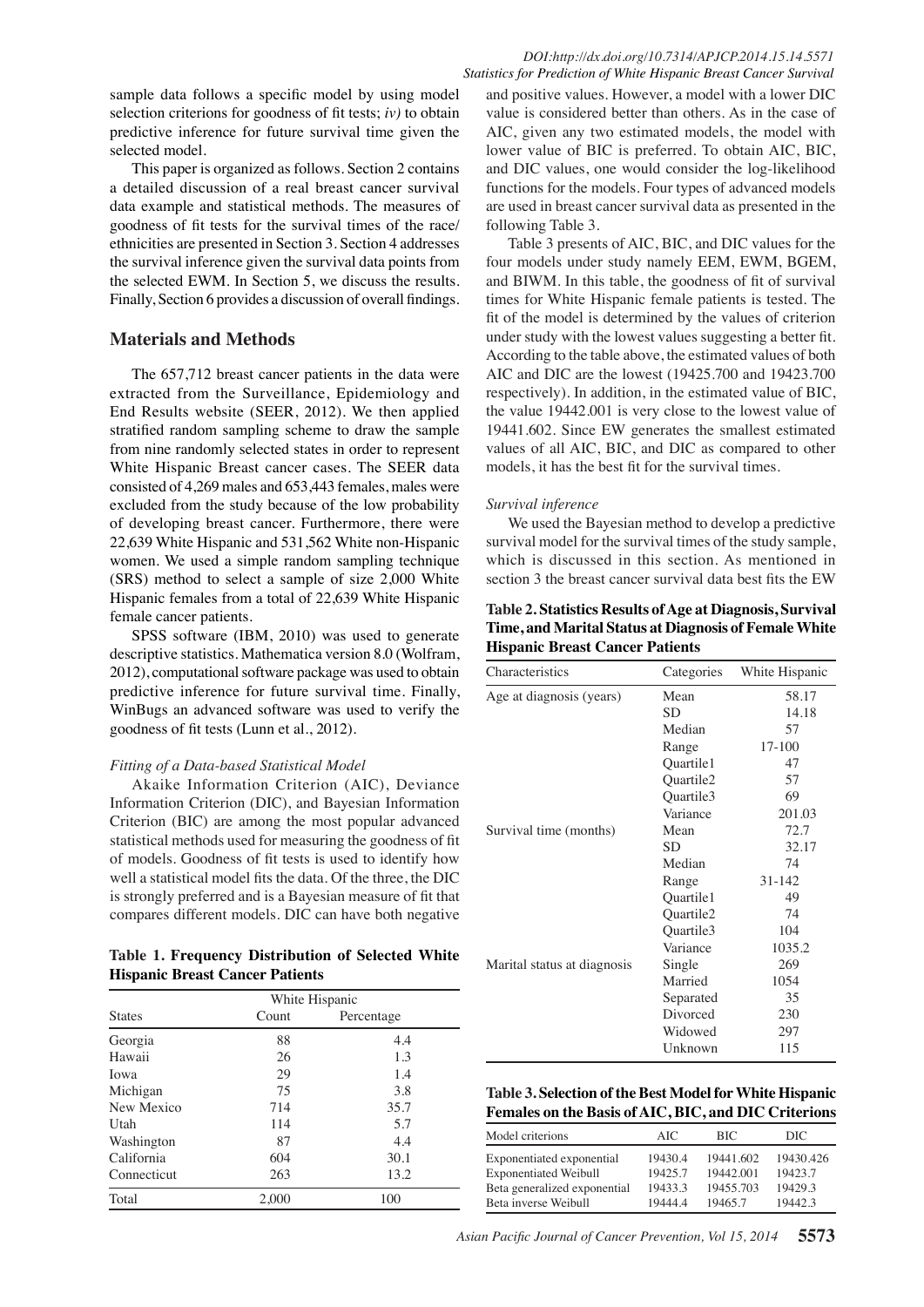#### *Hafiz Mohammad Rafiqullah Khan et al*

distribution based on the lowest value of model criterions.

Suppose data represent n White Hispanic female breast cancer patients' survival times that follow the EWM. The Bayesian posterior probability model can be defined by multiplying the likelihood function and prior for the parameters. Based on the n survival data points the likelihood function is the n times product of the fitted EW model. Furthermore, the Bayesian predictive model from the Weibull life model by means of a conjugate prior for the scale parameter and a uniform prior for the shape parameter is derived by Khan et al., 2011. Including Khan's et al. assumption about the prior knowledge for the parameters, the predictive summary results are obtained and reported in Table 4.

#### **Results**

A sample of 2,000 White Hispanic female breast cancer patients diagnosed during 1973 to 2009 was extracted from the SEER data. We used a stratified simple random sampling design to draw samples from randomly selected nine states. Varying statistical models were applied to identify the best-fit model for the survival data of the study sample. The majority of the sample consisted of patients from New Mexico (35.7%) followed by California (30.1%). Conversely, the least number of cases was found in Hawaii (1.3%) and Iowa (1.4%). The mean (SD), of age at diagnosis for the study sample was 58.17 (14.18) years. The minimum age at breast cancer diagnosis was 17 years and the maximum was 100 years. The mean (SD), of survival time was 72.70 (32.17) months and the survival time ranged from 31 to 142 months. The majority of the sample was married at the time of diagnosis.

The goodness of fit of the survival times for the study sample was tested. We analyzed the Exponential exponential model (EEM), Exponential Weibull model (EWM), Beta generalized exponential model (BGEM), and Beta inverse Weibull model (BIWM) by testing based on the three different criterions; AIC, BIC, and DIC.

# **Table 4. Predictive Inference Based on the EWM for White Hispanic Breast Cancer Patients Survival Data**

|                     | Summary                       | <b>Statistics</b>      |
|---------------------|-------------------------------|------------------------|
|                     | Mean                          | 77.2893                |
|                     | SЕ                            | 0.765889               |
| Raw moments         | $m_{1}$                       | 77.2843                |
|                     | m <sub>2</sub>                | 7146.04                |
|                     | m <sub>3</sub>                | 779741                 |
|                     | $m_{\scriptscriptstyle A}$    | 9.91838×107            |
| Corrected moments   | $\mu_{1}$                     | 77.2843                |
|                     | μ,                            | 1173.17                |
|                     | $\mu_{\alpha}$                | 46128.9                |
|                     | $\mu_{\scriptscriptstyle{A}}$ | $7.2053 \times 10^{6}$ |
| Skewness & Kurtosis | $\beta_{1}$                   | 1.31783                |
|                     | $\beta$ ,                     | 5.23514                |
|                     | γ,                            | 1.14797                |
|                     | Y,                            | 2.23514                |
| Survival intervals  | 90%                           | (25.7613, 127.3007)    |
|                     | 95%                           | (22.8667, 145.1649)    |
|                     | 98%                           | (17.0799, 170.4519)    |
|                     | 99%                           | (15.2961, 190.8772)    |

According to the obtained results, the Weibull distribution displayed the lowest AIC and DIC estimated values with BIC estimated value very close to the minimum value obtained. As we know that the better fit of the model is reflected by the lowest values, the Exponential Weibull model has the best fit and hence is the best model for the White Hispanic females.

According to the predictive results, the future survival time is higher for the study sample and is positively skewed. Predictive inference based on the EW model for the ethnic group under study is reported in Table 4 including the predictive mean, standard error (SE), raw moments, corrected moments, skewness and kurtosis, and survival intervals.

### **Discussion**

Statistical modeling uses the application of statistical rules and restrictions to determine the model that best fits the data, this is a contrast to descriptive statistics that only allows basic interpretation of the data. In order to determine the best-fit model, tests measuring the goodness of fit are important. In this study, we used three model selection criterions, AIC, BIC, and DIC to develop a statistical probability model. Nine out of twelve states in the U.S. were selected and a stratified random sample of breast cancer patients was identified. In addition, we developed the fitted statistical survival model and derived the posterior distribution of the parameter by using the Bayesian method.

Several studies have used descriptive statistics to analyze survival data, however none used models to predict survival times. There is a great need for the use of predictive inferences to address future direction of disease. Based on the results presented in Table 4, the shape of the future survival models for the study sample is positively skewed. Study findings can provide practical assistance to healthcare researchers and medical providers for predicting a patient's possible future survival outcomes given the patient's past and current medical profile. Hence the findings, will effectively integrate the knowledge, discovery, and innovation contributing to an enhanced and improved rationale for the diagnosis and treatment of breast cancer patients throughout the nation, and potentially the world.

### **Acknowledgements**

The authors would like to thank the editor and the referees for their valuable comments and suggestions.

### **References**

American Cancer Society (2011). Global Cancer Facts & Figures, 2nd Edition. Retrieved from: http://www.cancer. org/research/cancerfactsfigures/globalcancerfactsfigures/ global-facts-figures-2nd-ed.

American Cancer Society (2013). Cancer Facts and Figures. Retrieved from: http://www.cancer.org/research/ cancerfactsstatistics/breast-cancer-facts-figures.

American Institute for Cancer Research (2012). Breast Cancer.